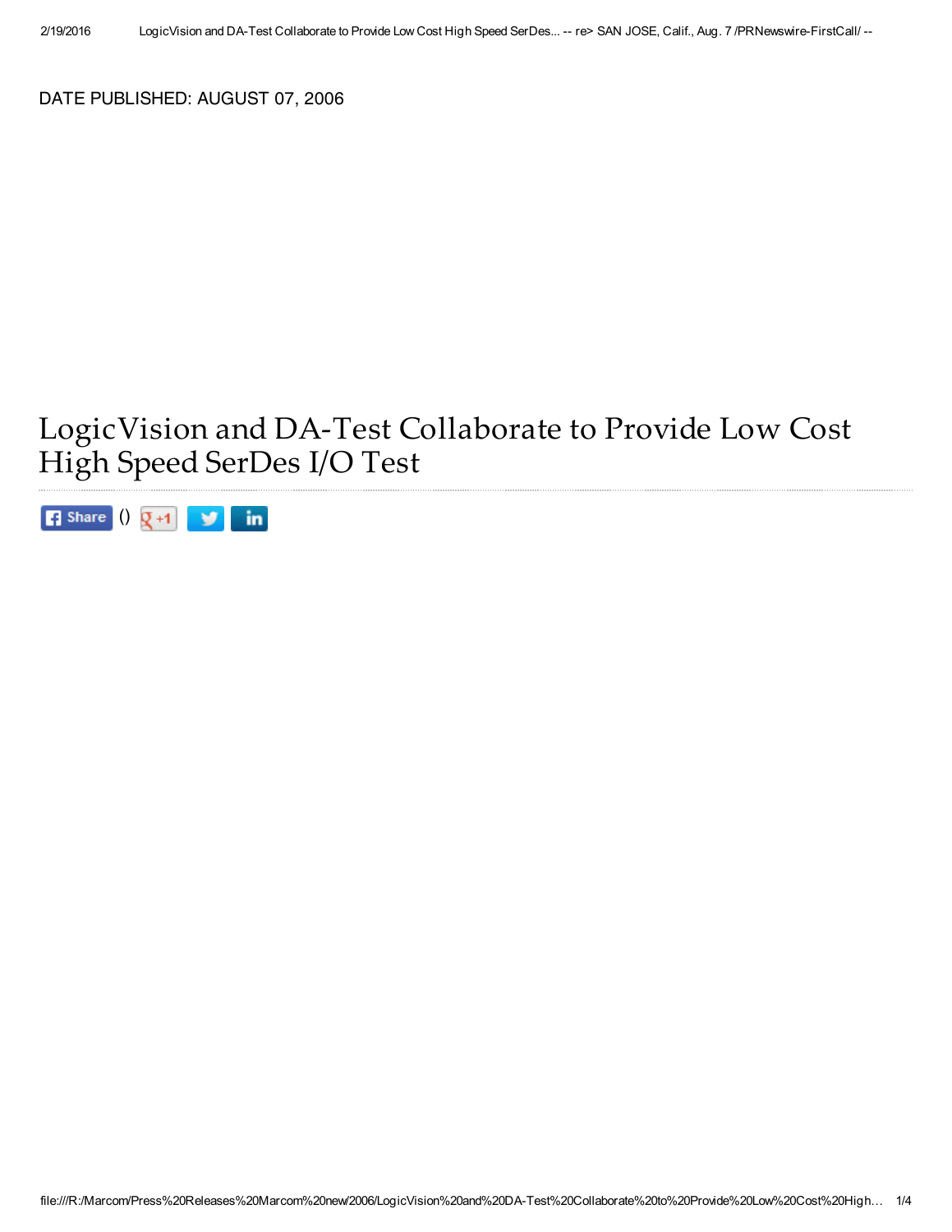SAN JOSE, Calif., Aug. 7 /PRNewswire-FirstCall/ -- LogicVision, Inc. (Nasdaq: LGVN), a leading provider of semiconductor test and yield learning solutions, today announced a successful collaboration with DA-Test to enable low cost, high accuracy testing of high speed serializer/deserializer (SerDes) circuits. Using LogicVision's new ETSerdes embedded test Intellectual Property (IP), DA-Test and LogicVision have successfully tested 3.2 Gbps SerDes semiconductor devices on low cost Automatic Test Equipment (ATE) without the need for costly high-speed SerDes instrumentation.

The 2005 International Technology Roadmap for Semiconductors (ITRS) highlighted the dramatic growth in industry use of high-speed SerDes I/O devices, as well as increases in both data rates and lane counts of these devices. The conclusion was a need for low cost parametric test for high performance I/O channels such as PCI-Express, Ethernet, and SATA.

"The semiconductor manufacturers' concerns with SerDes test are: the high cost of testing, the time it takes to bring these devices to market, and the loss in yield caused by wider design and test guardbands necessitated due to inaccuracies in off-chip instrumentation," said Farhad Hayat, VP of Marketing at LogicVision. "In response to these concerns, LogicVision has developed the ETSerdes IP solution to enable the testing of any-speed SerDes semiconductor devices on low cost ATE."

"We see high demand for test development services for multi-gigabit SerDes devices, and our customers require accurate, robust, low-cost production test technologies," said Sam Ho, President/CEO at DA-Test. "LogicVision's ETSerdes IP provides a great cost savings opportunity for semiconductor design teams using SerDes."

Using LogicVision's ETSerdes IP in an off-the-shelf FPGA, DA-Test implemented at-speed I/O tests that measure waveshape, jitter, and jitter tolerance parameters, with production test times. DA-Test was able to measure rise and fall times in the 100 ps range using the ETSerdes offset voltage injection and pulse width measurement technique. HF jitter in the 3~5 ps RMS range was measured within the chip's receiver using the ETSerdes golden PLL-comparable method, and all tests were measured with sub-picosecond accuracy and repeatability. All test patterns were generated automatically by LogicVison's ETSerdes application software and DA-Test verified that measurement values could be compared on-chip to shifted-in test limits.

The ETSerdes provides a high accuracy solution that allows testing any SerDes device at any serial data rate on low cost ATE. Additionally, because ETSerdes can be on-chip, it provides this sub-picosecond accuracy at wafer probe, package, board and system test.

Based on the success of this project, DA-Test is now able to provide test development services for low cost testers and multi-gigabit SerDes ICs that incorporate LogicVision's embedded SerDes test.

About LogicVision, Inc.

LogicVision, Inc. provides unique test and yield learning solutions in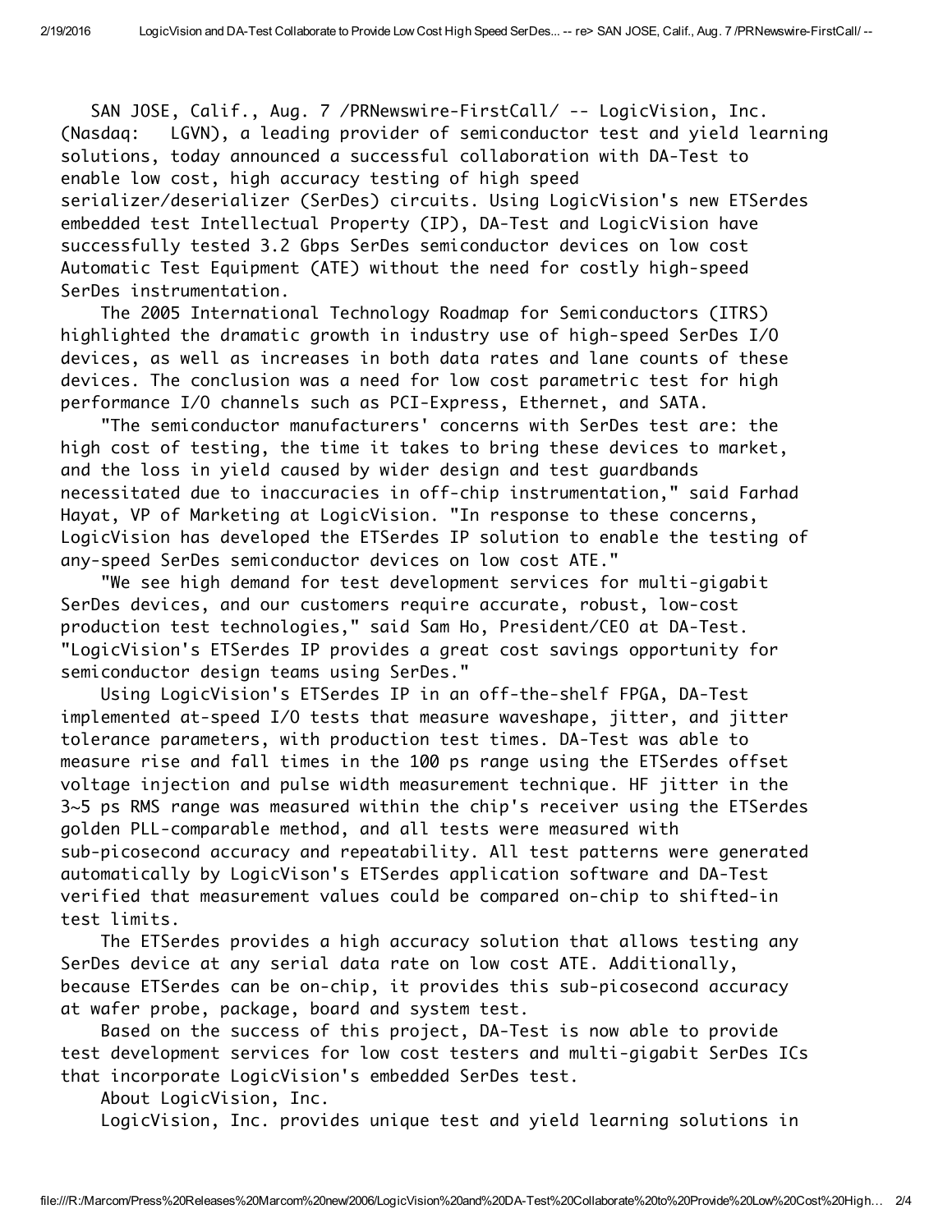the design for manufacturing space. These capabilities enable its customers, leading semiconductor companies, to more quickly and efficiently learn to improve product yields. The company's advanced Design for Test (DFT) product line, ETCreate, works together with ETAccess and SiVision yield learning applications to improve profit margins by reducing device field returns, reducing test costs, and accelerating both time to market and time to yield. LogicVision solutions are used in the development of semiconductor ICs for products ranging from digital consumer goods to wireless communications devices and satellite systems. LogicVision was founded in 1992 and is headquartered in San Jose, Calif. For more information visit www.logicvision.com .

About DA-Test, Inc.

Since 2002, DA-Test has been delivering a comprehensive range of test-centric IC services. Using leading-edge equipment and tools, DA-Test provides DFT and test development solutions complemented by strategic services including reliability qualification, low volume production, and high volume production implementation at subcontractor sites. Our unique approach provides integrated test expertise across the entire design and product lifecycle, enabling unparalleled test excellence for our customers. With over a century of semiconductor industry management experience, DA-Test's deep engineering expertise in RF, mixed signal, and high-speed digital test addresses markets including telecoms, enterprise, consumer electronics, military and medical applications. DA-Test serves a global customer base across the full breadth of semiconductor business models, from fabless semiconductor companies to integrated device and systems manufacturers. For more information visit www.da-test.com .

Forward Looking Statements

Except for the historical information contained herein, the matters set forth in this press release, including statements as to the expected benefits of partnering with DA-Test, and incorporating ETSerdes with DA-Test technologies, are forward-looking statements within the meaning of the Private Securities Litigation Reform Act of 1995. These forward-looking statements are subject to risks and uncertainties that could cause actual results to differ materially, including, but not limited to, the risk that the expected benefits of partnering and incorporating ETSerdes with DA-Test technologies will not lead to the benefits that were expected by LogicVision, and other risks detailed in LogicVision's Form 10-Q for the quarter ended June 30, 2006, and from time to time in LogicVision's SEC reports. These forward-looking statements speak only as of the date hereof. LogicVision disclaims any obligation to update these forward-looking statements.

SOURCE LogicVision, Inc.